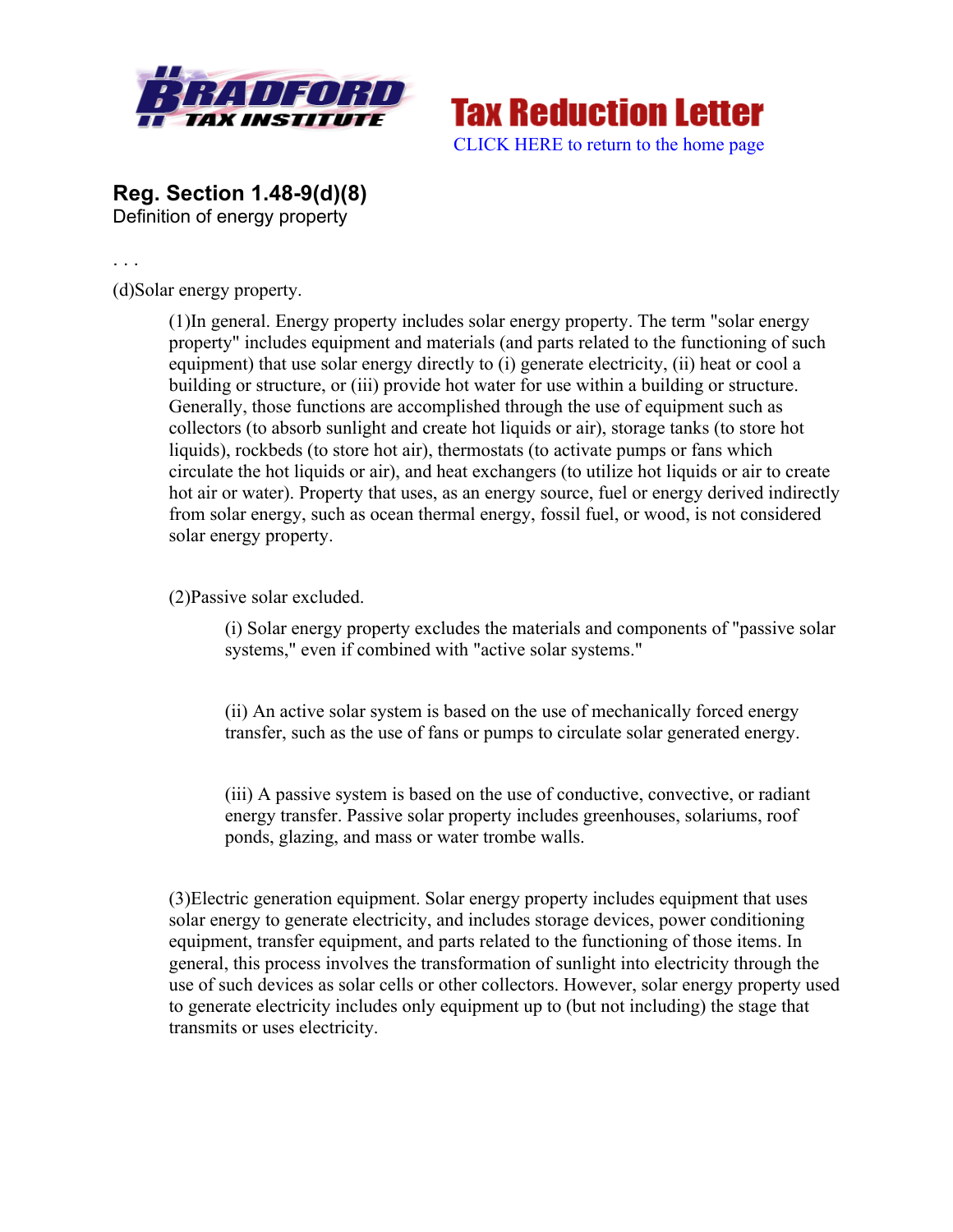(4)Pipes and ducts. Pipes and ducts that are used exclusively to carry energy derived from solar energy are solar energy property. Pipes and ducts that are used to carry both energy derived from solar energy and energy derived from other sources are solar energy property (i) only if their use of energy other than solar energy does not exceed 25 percent of their total energy input in an annual measuring period and (ii) only to the extent of their basis or cost allocable to their use of solar energy during an annual measuring period. (See paragraph (d)(6) of this section for the definition of "annual measuring period" and for rules relating to the method of allocation.)

(5)Specially adapted equipment. Equipment that uses solar energy beyond the distribution stage is eligible only if specially adapted to use solar energy.

(6)Auxiliary equipment. Solar energy property does not include equipment (auxiliary equipment), such as furnaces and hot water heaters, that use a source of power other than solar or wind energy to provide usable energy. Solar energy property does include equipment, such as ducts and hot water tanks, which is utilized by both auxiliary equipment and solar energy equipment (dual use equipment). Such equipment is solar energy property (i) only if its use of energy from sources other than solar energy does not exceed 25 percent of its total energy input in an annual measuring period and (ii) only to the extent of its basis of cost allocable to its use of solar or wind energy during an annual measuring period. An "annual measuring period" for an item of dual use equipment is the 365 day period beginning with the day it is placed in service or a 365 day period beginning the day after the last day of the immediately preceding annual measuring period. The allocation of energy use required for purposes of paragraph  $(d)(6)(i)$  and  $(ii)$ of this section may be made by comparing, on a Btu basis, energy input to dual use equipment from solar energy with energy input from other sources. However, the Commissioner may accept any other method that, in his opinion, accurately establishes the relative annual use by dual use equipment of solar energy and energy derived from other sources.

(7)Solar process heat equipment. Solar energy property does not include equipment that uses solar energy to generate steam at high temperatures for use in industrial or commercial processes (solar process heat).

(8)Example. The following example illustrates this paragraph (d).



Example.

(a) In 1979, corporation X, a calendar year taxpayer, constructs an apartment building and purchases equipment to convert solar energy into heat for the building. Corporation X also installs an oil-fired water heater and other equipment to provide a backup source of heat when the solar energy equipment cannot meet the energy needs of the building. For purposes of this example, all equipment is placed in service on October 1, 1979. On a Btu basis, eighty percent of the total energy input to the dual use equipment during the 365 day period beginning October 1, 1979, is from solar energy.